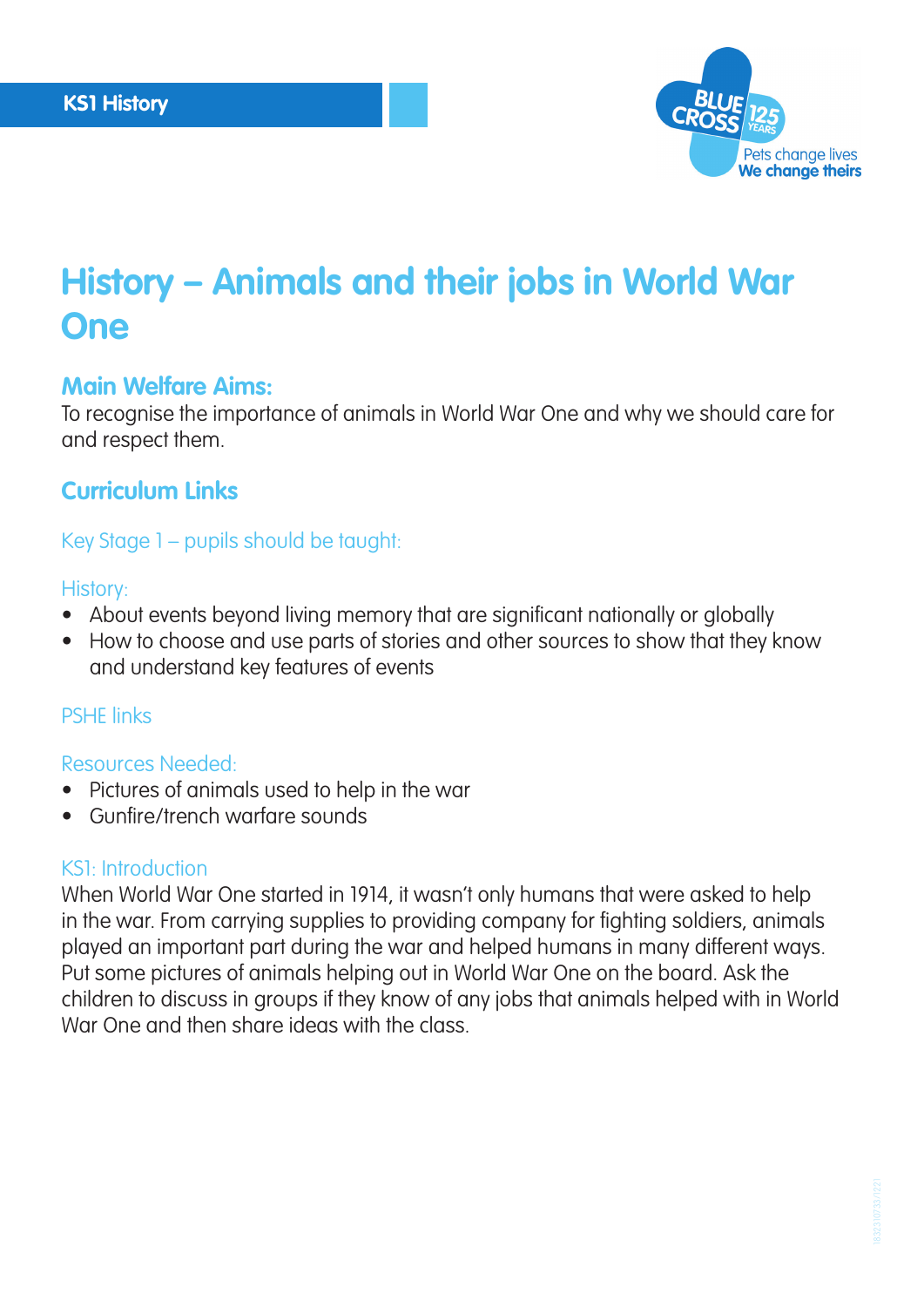

#### Main:

Some of the animals that helped in World War One included horses, dogs and pigeons.

Activity 1: In pairs or table groups, ask the children to look at the three pictures in the activity 1 worksheet and discuss what important jobs the animals have. What are the animals doing? How are they helping in the war? Feedback and discuss as a class.

#### Plenary:

Ask the children who has a pet. Ask them to describe how their pet makes them feel. Does their pet ever make them laugh or make them feel happy when they are feeling sad?

Play them some gunfire sounds (these can be found on a google search) and ask them to imagine they are fighting in the war. How do they they think soldiers would have felt? How would an animal have felt? Explain that they would have been away from home and that they were living in difficult places. Would it be scary for them?

Activity 2: Have a look at the soldier and dog worksheet. Fill out and discuss how might a dog make a scared soldier feel?

Do you think a dog or a horse might have been a friend to a soldier during these difficult times? Feedback and discuss as a class.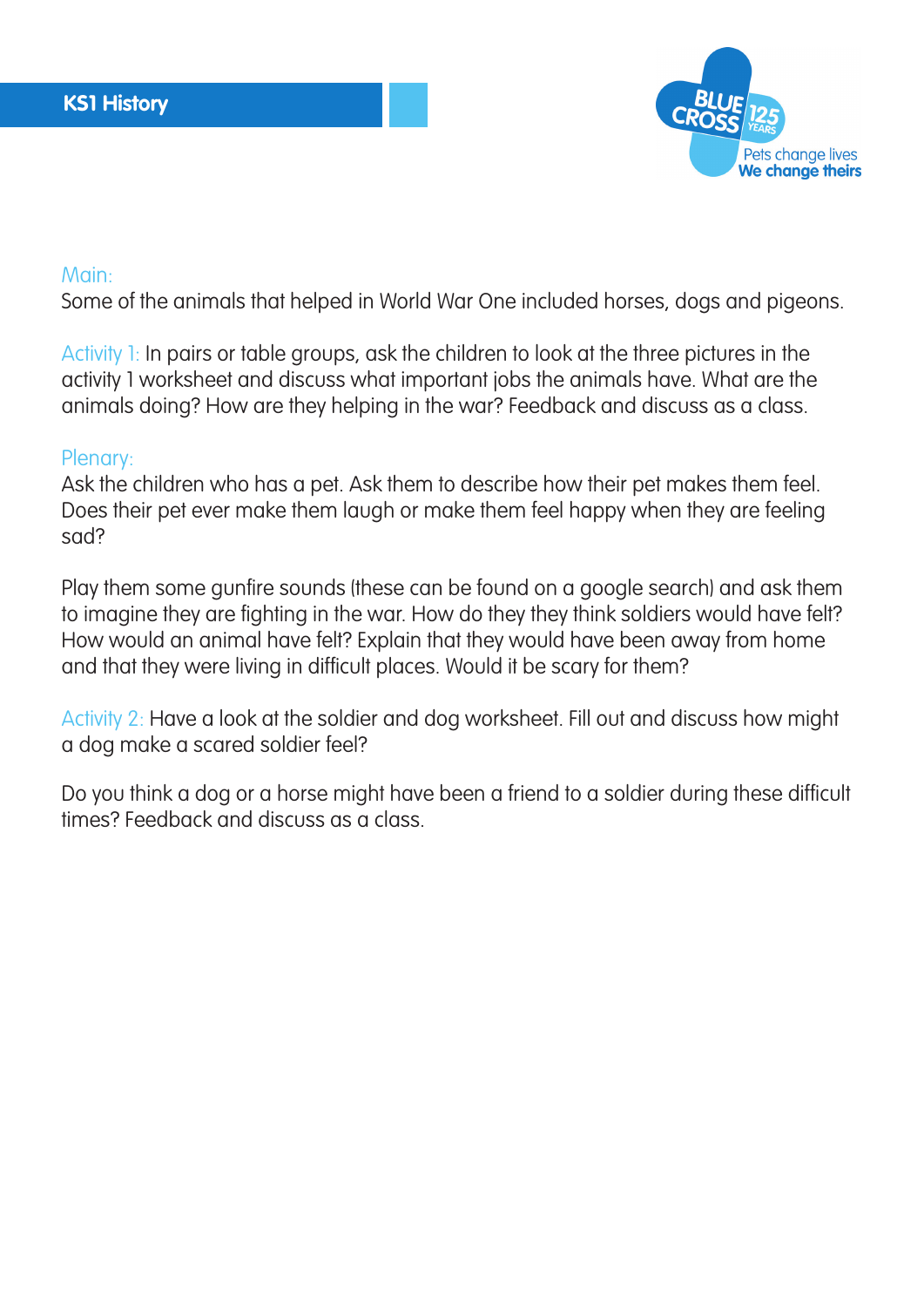

# **Animals in World War One Activity 1 worksheet:**

Horses, dogs and pigeons all had important jobs to do in World War One.

In your groups or pairs, write down what jobs the animals are doing in the picture and why they are doing them.



# Extension:

- 1. Dogs are very good at smelling. How might this be useful in the war?
- 2. Horses are big and strong. What other jobs might they have helped with?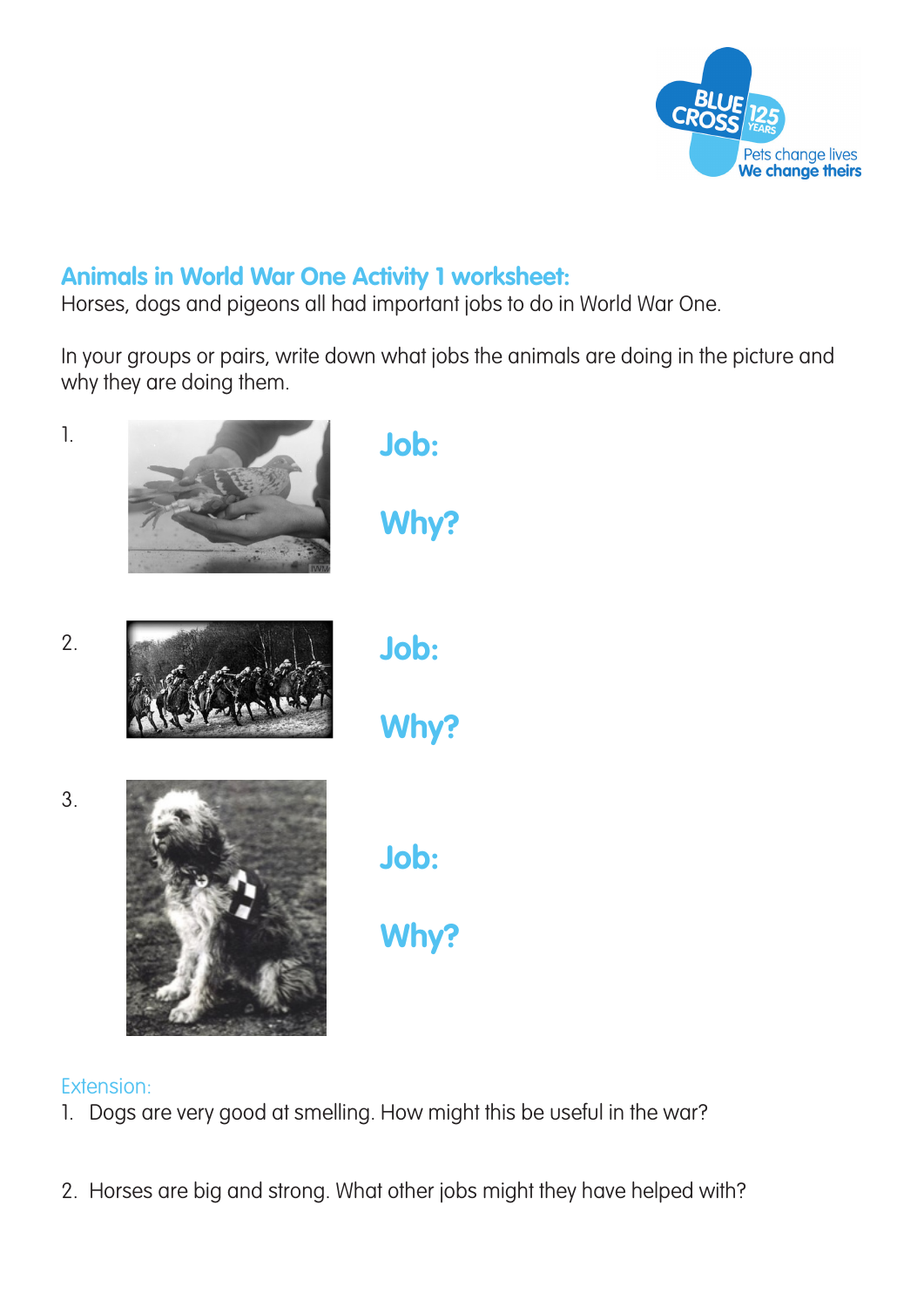

# **Activity 2 worksheet:**

1. Circle how the sounds of gunfire made you feel?

Sad Happy Scared Unsure Excited

2. Circle how the sounds of gunfire might make a soldier feel?



- Sad Happy Scared Unsure Excited
- 3. Circle how the sounds of gunfire might make an animal feel.



Sad Happy Scared Unsure Excited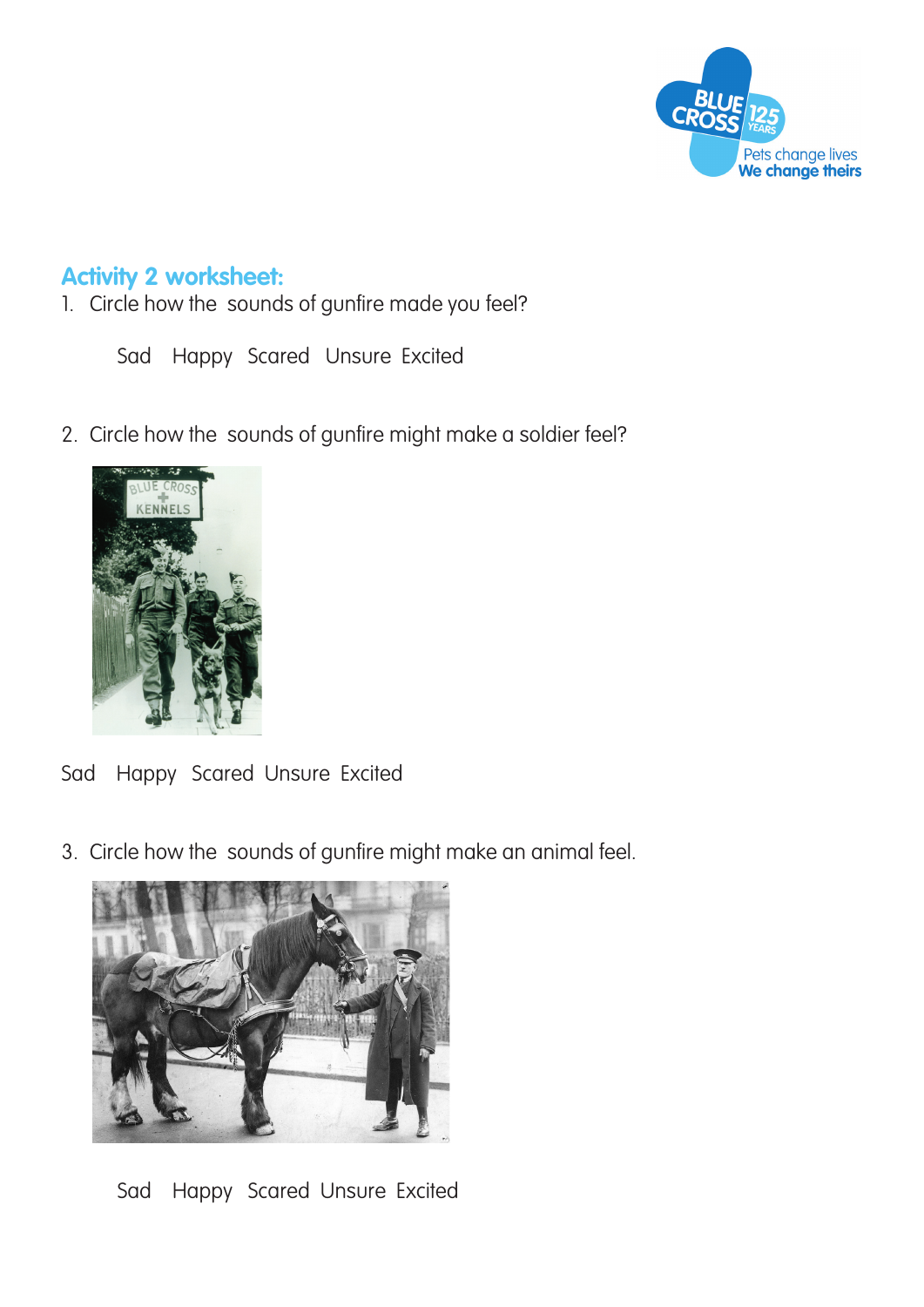

Have a look at the soldier below and the dog.



How might a dog make a scared soldier feel?

Why would soldiers and dogs be friends in World War One?